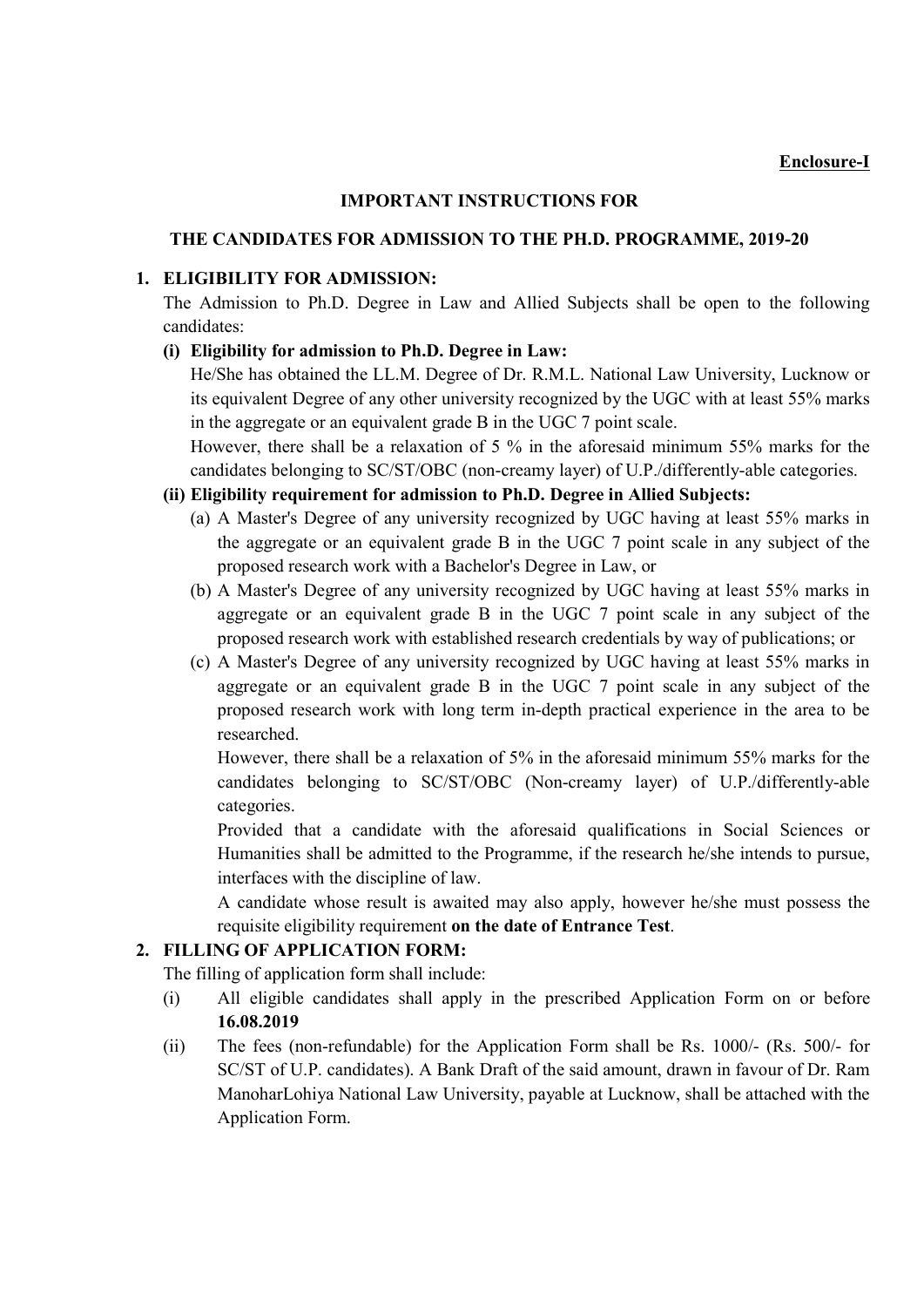- (iii) The candidates shall prepare and submit a detailed scheme of his/her proposed research work along with the Application Form on the following lines:
	- (a) Specification of broad field of study
	- (b) Importance and rationale of the study
	- (c) Available literature
	- (d) Method and scope of the study
	- (e) Justification of the Study and it's interface with the Discipline of Law

## In case the proposed research work plan is not submitted with the Application form, the Application will not be entertained.

#### 3. SELECTION PROCEDURE:

The Selection Process for Admission to the Ph.D. Programme 2019-20 will be as follows:

- (i) The Written Test shall consist of 70 marks. The Question Paper will consist of Objective Type Questions 50% on Research Methodology and 50% shall be on the main Subject Specific.
- (ii) The qualifying marks shall be 50% of the marks in the Written Test. However, relaxation of 5% of marks (from 50% to 45%) shall be allowed for the candidates belonging to SC/ST/OBC (Non-Creamy layer)/ Differentially Able categories.
- (iii)A candidate who scores marks in the Written Test below the aforesaid prescribed minimum qualifying marks shall not be called for interview.
- (iv)The Entrance Test shall be exclusively in English Language.
- (v) The Syllabus for the Entrance Test shall as may be prescribed by the University.
- (vi)The duration of the Entrance Test will be one and half hours. There will be no negative marking.
- (vii) The Interview shall be of 30 marks.
- (viii) The Interview Board for Interview for admission to the Ph.D. Programme shall conduct the Interview.
- (ix)The interview shall be conducted to consider the following aspects:
	- i. The candidate possesses the competence of the proposed research work.
	- ii. The proposed area of research work can contribute to new/ additional knowledge
- (x) In event of tie between two or more candidates in their inter se merit in the Written Test and Interview taken together, the tie will be broken by the following procedure and order:
	- i. Higher marks in the Master's Degree
	- ii. Higher marks in the Undergraduate Degree
	- iii. Higher in age
- (xi)Those eligible candidates who have qualified in the Entrance Test will be selected for Admission on the basis of their inter se merit taken together in the Written Test and Interview.
- (xii) Mere fact that the name of a candidate appears in the Merit List, he/she will not get any right to claim admission to the Ph.D. Programme 2019-20.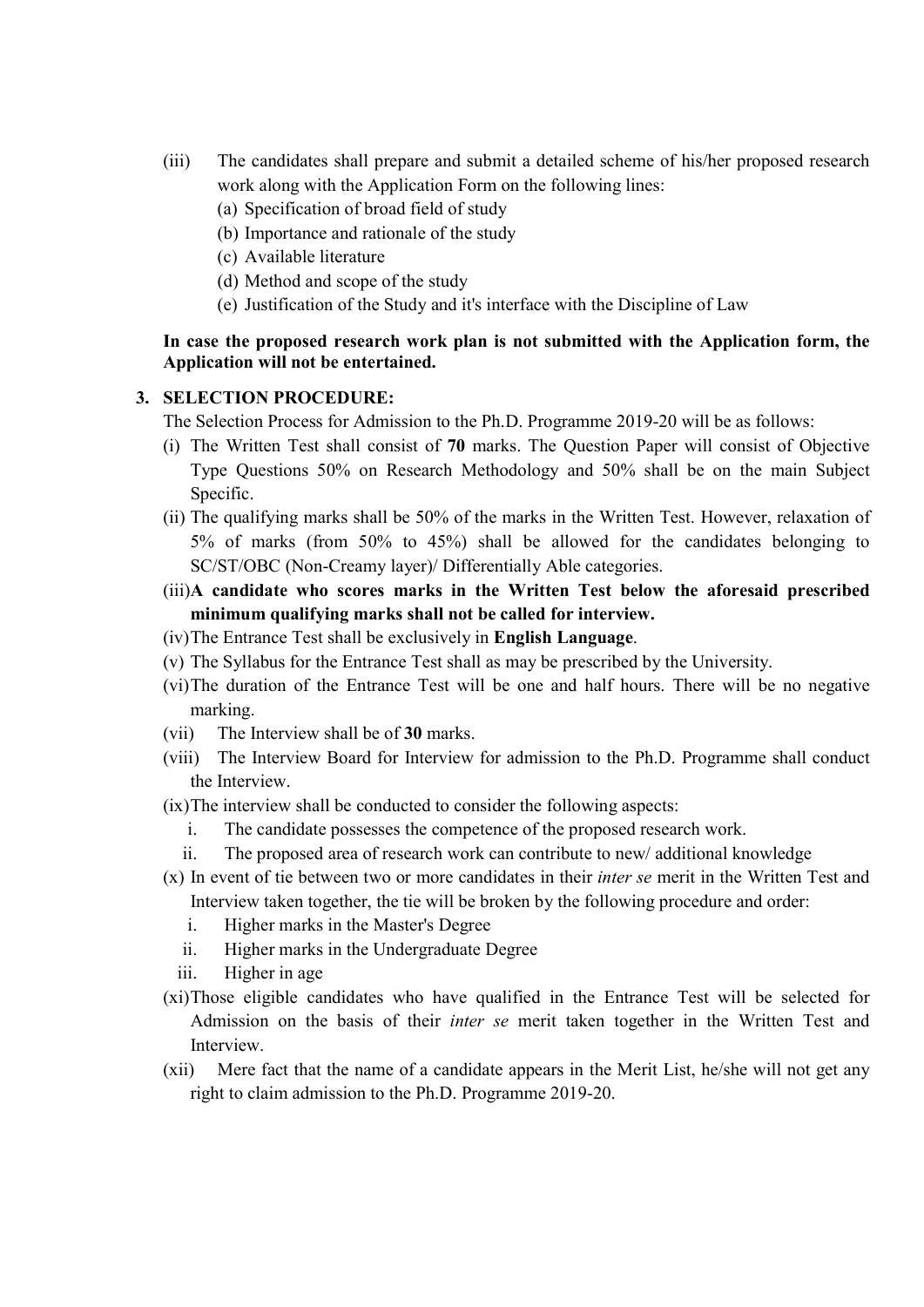## 4. NUMBER OF SEATS:

- (i) There shall be 15 seats for the Law Stream and 09 Seats for the Social Science and Humanities stream subject to the availability of the Research Supervisor.
- (ii) Streams for Admission:
	- a) The Law Stream
	- b) The Social Science and Humanities which will include:
		- (i) Economics: Commerce, Business Administration/ Management, Development Studies.
		- (ii) English: Cultural Studies, Law and Literature, Women Studies.
		- (iii)History: Women/Gender Studies, Buddhist Studies, Subaltern Studies (including Tribal and Dalit Studies).
		- (iv)Political Science
		- (v) Sociology: Rural Development, Social Inclusion and Exclusion Studies, Gender **Studies**

However the Research Degree Committee shall have power to make any change in the aforesaid lists as per its decision taken from time to time.

- (iii)There shall be reservation for eligible candidates in the aforesaid seats for SC/ST of Uttar Pradesh and OBC of Uttar Pradesh (Non-Creamy layer)/ Differently abled categories.However if any seat belonging to reserved category remains unfilled, a special drive as per the procedure prescribed by the University, will be made.
- (iv)The allocation of seats shall be as follows:

| <b>Allocation of</b> |     | <b>Social Science and Humanities</b> |                          |           |                  |
|----------------------|-----|--------------------------------------|--------------------------|-----------|------------------|
| Seats*               | Law | <b>History</b>                       | <b>Political Science</b> | Sociology | <b>Economics</b> |
| Unreserved           |     |                                      |                          |           |                  |
| OBC of U.P.          |     |                                      |                          | $7**$     |                  |
| $SC/ST$ of U.P.      |     |                                      |                          |           |                  |
| <b>EWS</b>           |     |                                      |                          |           |                  |

\*Subject to Approval of Academic Council

\*\*One seat is carry forward from the previous academic year 2018-19

(v) Those candidates, who have been declared qualified for admission to the Ph.D. Dergree programme and have paid the requisite fee for the admission, may be enrolled with the University as s Ph.D. Scholar.

#### 5. FEES AND OTHER CHARGES:

Candidates selected for Admission to the Ph.D. Degree Programme-2019-20 will be enrolled by the University after the remission of the following fees:

| Head of Fee*                        | Amount (Rs.) |  |  |
|-------------------------------------|--------------|--|--|
| Registration fee (One type Payment) | 5,000.00     |  |  |
| Tuition fee                         | 30,000.00    |  |  |
| <b>Utility Charges</b>              | 20,000.00    |  |  |
| <b>Caution Money</b>                | 5,000.00     |  |  |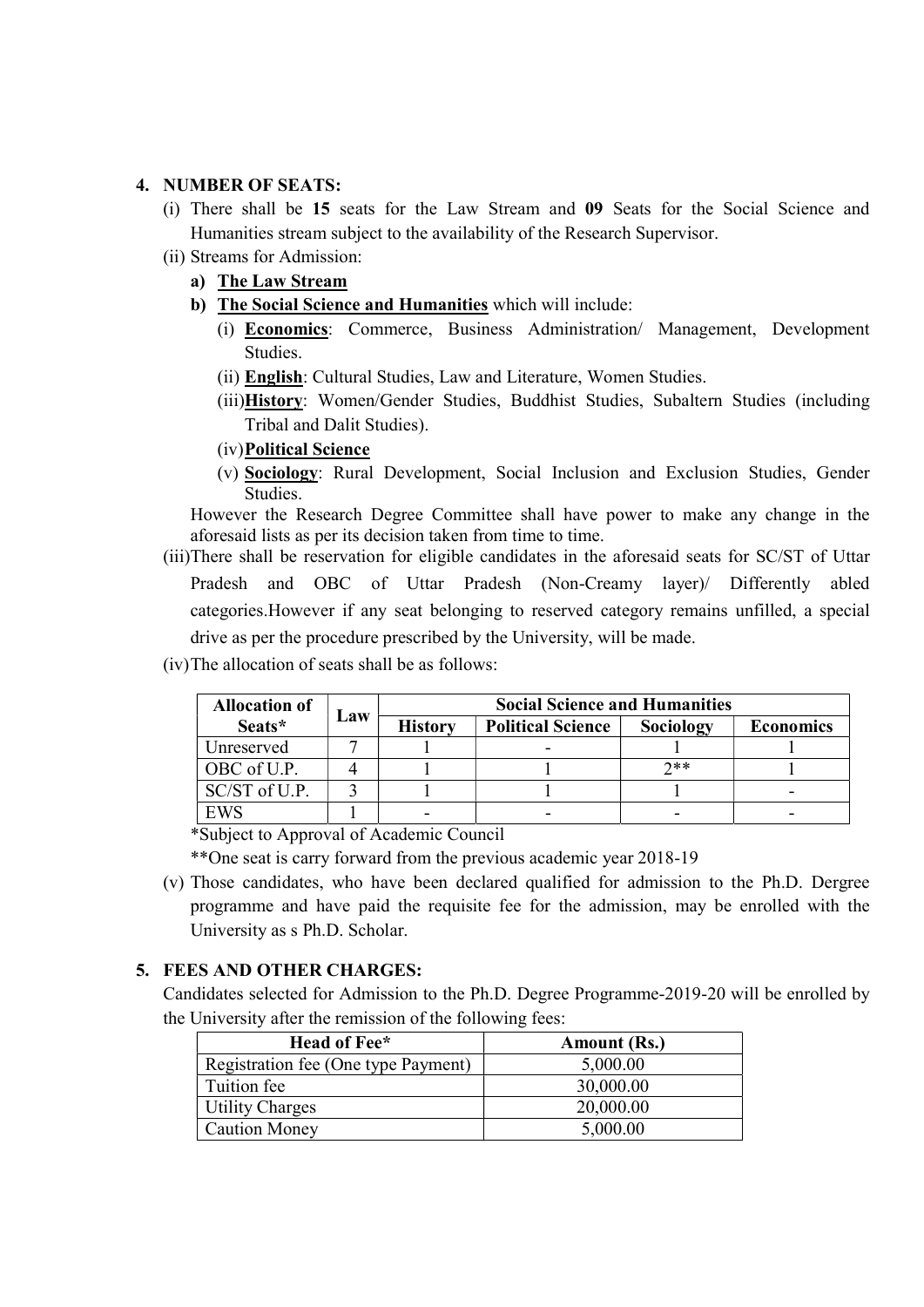|       | vtai | ,000.00<br>61 |
|-------|------|---------------|
| .9.77 |      |               |

## \*Note:

- 1. After the verification of the required Documents by the concerned authority of the University, the total amount of Fee shall be deposited in the University account with the State Bank of India, RMLNLU Branch, Ashiyana, Lucknow using payment gateway of the University. Thereafter the Annual fee shall be deposited on the  $1<sup>st</sup>$  day of the opening of each Academic Year.
- 2. Payment towards mess facility shall be payable separately as may be decided by the University from time to time.
- 3. The teachers of this University selected for admission for Ph.D. Programme, will not be required to pay the utility charges & caution money.

# 6. GENERAL CONDITIONS:

The general conditions for the Research Scholars shall include:

- (i) The Ph.D. Programme shall be full time.
- (ii) The research scholars shall be required to be present in the University during working hours and their presence shall be duly recorded in the University library. This will not be less than 75% of the entire working days of the University in an Academic Year.
- (iii) Hostel facilities are limited in the University. No candidate admitted to the Ph.D. Programme shall be ensured the hostel facilities in the University.
- (iv) No research scholar registered for Ph.D. Degree shall take up simultaneously any other course of study or any full time employment; however this limitation will not apply to the teachers of Dr. Ram Manohar Lohiya National Law University, Lucknow registered for Ph.D. However, this limitation will not apply after the expiry of period of 3 years from the date of admission.
- (v) The Research Scholar may be required to take teaching assignments and render help as may be required in the academic and co-curricular activities of the University from time to time.
- (vi) All the Research Scholars are required to fulfill the requirements of the Course Work prescribed under the University Regulations Governing Admission and other related matters for the Ph.D. Degree in Law and Allied Subjects, amended from time to time.
- (vii) The Course Work and other required work in the Ph.D. Programme, including the Ph.D. thesis, shall be in the English Language.
- (viii) All the Research Scholars registered for the Ph.D. Programme shall abide by the Regulations and Rules framed by the University from time to time.

## 7. DURATION OF PH.D. PROGRAMME:

The following shall be the duration of Ph.D. Programme:

(i) The minimum duration shall be three years including course work and a maximum of six years from the date of Admission.